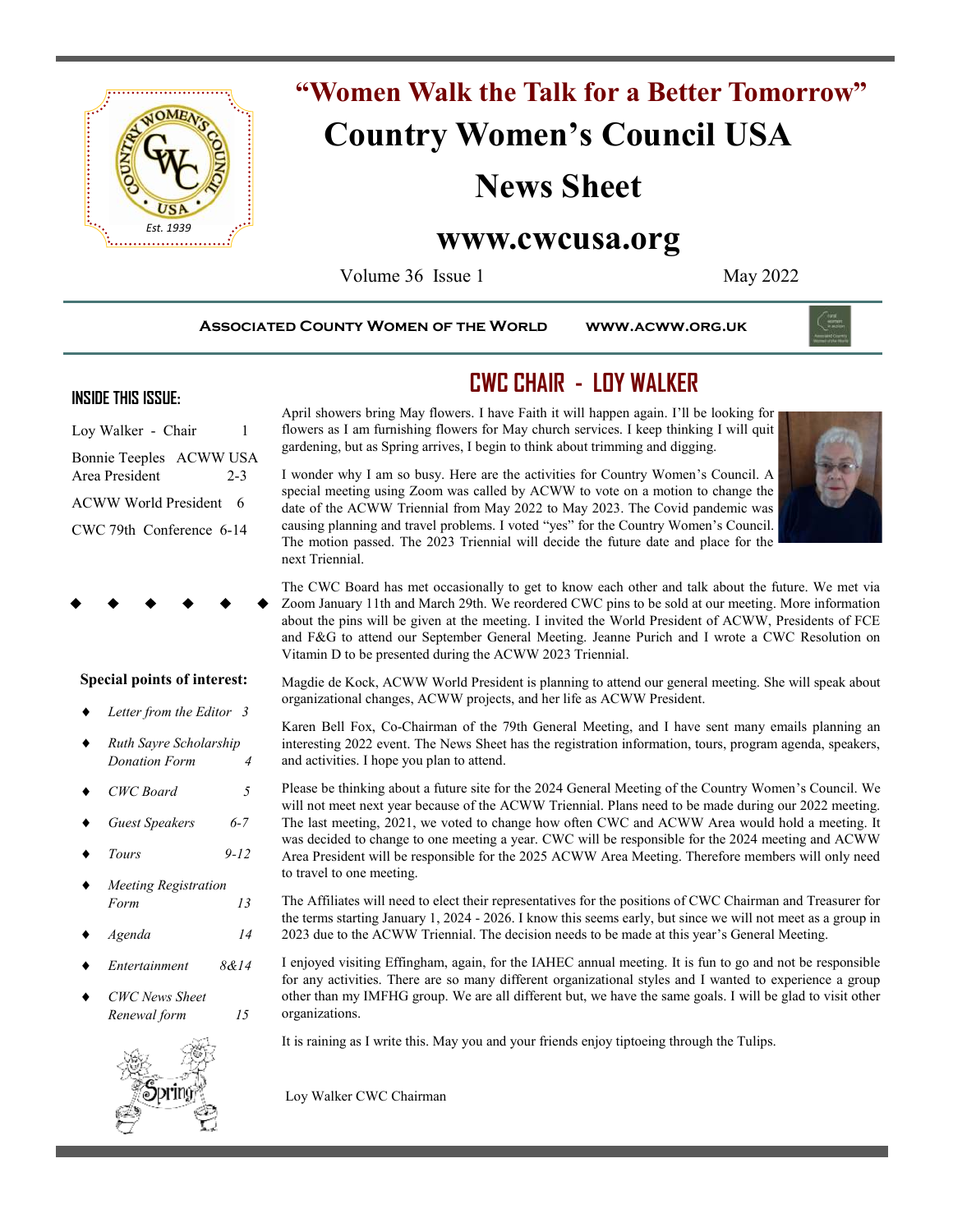# **ACWW USA AREA PRESIDENT BONNIE TEEPLES**

Hello CWC Members!!

AHHH Spring! And now in my part of the country we are finally getting WINTER!! At least we are getting some much-needed rain and snow in the mountains! It is heavenly and we are so grateful for it.

I am so excited that the ACWW World President, Magdie De Kock will be attending our meeting and will speak during CWC Day and ACWW Day. I know she is looking forward to meeting with you. Please plan to attend the CWC General Meeting and meet Magdie!

In February, I had the opportunity to attend the first in-person ACWW board meeting since 2019. It was wonderful. Some board members could not attend in person due to restrictions in their home countries, but they were able to attend via ZOOM.

This was not an ordinary board meeting, as we had some tough decisions to make. We spent a week discussing the future of ACWW, looking at the lessons we could learn from the past, and how best to secure the next 90 years for our organization. I do not have the room in the article to address all the issues and changes, but I will give you a short version. You can see a complete version of the issues and challenges as well as the changes on the newly updated website. Please take time to look at the Strategic Plan, it will help make things clearer to you than I can in this article.

During this board meeting we examined data from the last 30 years. This includes income, expenditure, membership numbers, and the reports of all member societies on their own member numbers and activities. It was clear that income was not growing enough to sustain the organization. In real terms, and with inflation considered, declining income was evident. Membership numbers were also declining, and membership of member societies was also shrinking. Reports to the Triennial World Conferences illustrated this, as well as the lack of engagement of members with ACWW issues. The complete separation of advocacy work and projects was artificial and did not reflect the policy objectives of ACWW or the realities of international project aid. The current situation was a result of many years of gradual decline brought to a head by the Covid pandemic and it needed to be addressed. While our financial reserves remain healthy, annual income was insufficient for sustainability. The Board agreed that to do nothing was not an option.

One of the biggest concerns over the last 30 years, and especially in the last two years because of Covid, has been funding. The separation of fundraising streams into restricted "projects" donations, and unrestricted "Pennies for Friendship" donations does not line up with ACWW's experience that advocacy and projects are completely and importantly linked. The Board has therefore agreed to phase out Pennies for Friendship and the Women Empowered Fund and replace them with the **'Rural Women in Action Fund'**. This single fundraising stream will support all the work ACWW does and allow clearer communication of how we spend money.

Another notable change is the Associated Country Women of the World logo. I love the bold new look and I am especially excited that it has our whole name on it!

Continued page 3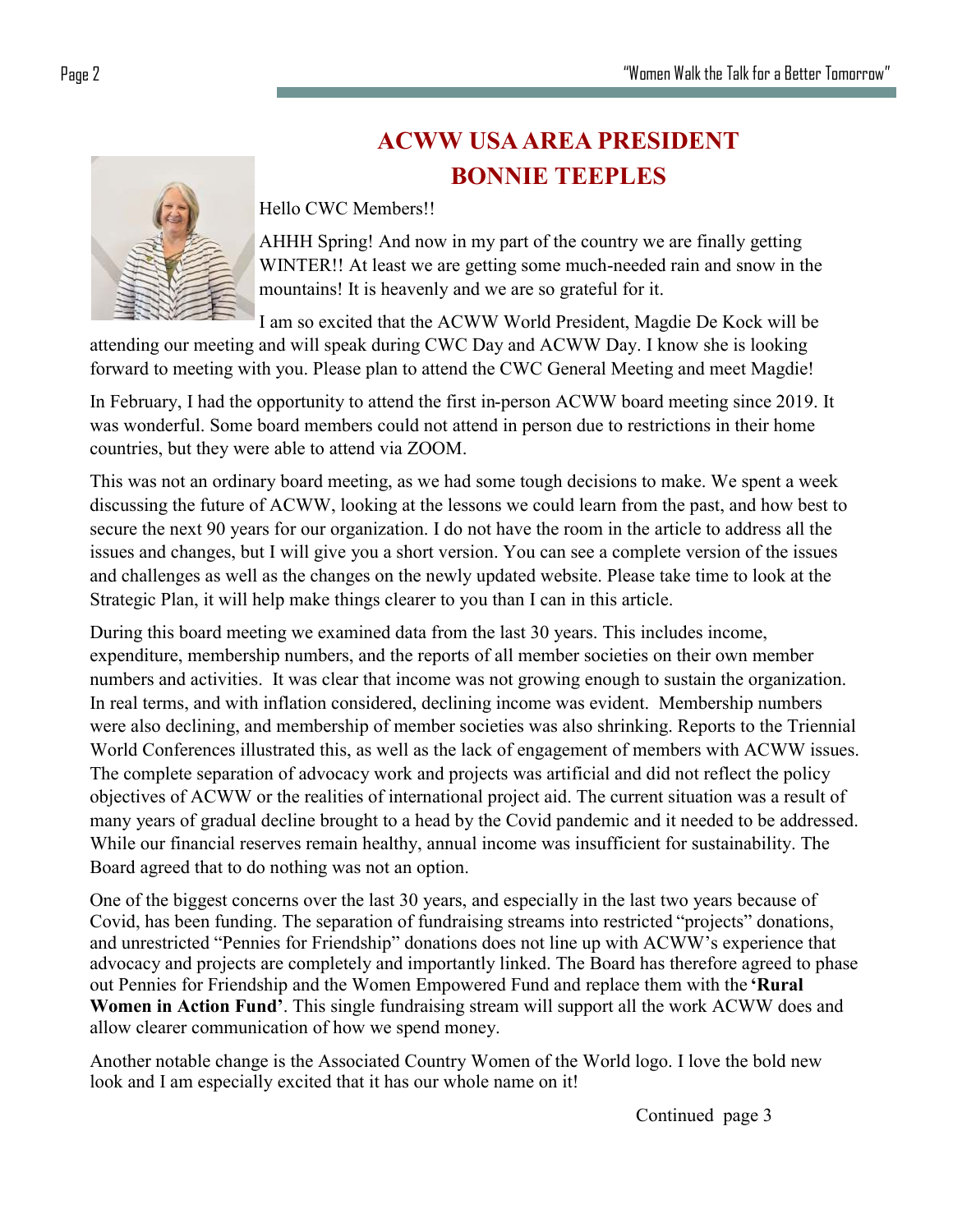No more explaining to people what the ACWW around the compass means. The layout of the logo is a blend of our former compass logo and our forward-looking tag line Rural Women in Action. I cannot wait to get the new pin to wear!

Another major change will be the work of ACWW's Committees. We want to better reflect the diversity of ACWW's membership and ensure that voices from all over the world are heard. The Board has therefore decided to establish a global network of ACWW Coordinators; with each and every member society invited to nominate a Coordinator. They will help raise awareness of ACWW's work, fundraise, and provide the feedback we need from every member society and region. These Coordinators will have a job description and code of conduct to give clear understanding of what is expected and will also participate in a detailed program of training and receive support from ACWW. Coordinators will meet regularly online with the World President, their Area Presidents, and members of Staff. This means that ACWW will hear a lot more from each member society, and that each member society hears a lot from ACWW, this will also provide fantastic training and background for those members who would be interested in standing for election to ACWW's Board in the future.

Please remember these are just a very few of the changes but I hope it will get you excited to go on the website and look at the Strategic Plan and the rest of the changes noted on the website. The link is below.

Website----acww.org.uk If you have question or comments, please email me See you in September!! Bonnie Teeples ACWW USA Area President [usa@acww.org.uk](mailto:usa@acww.org.uk)



Letter from the Editor.

I want to thank everyone for the prayers said for my daughter. She is doing well. Back home and working again.

There are several subscriptions in arrears, some expired in 2020, I know with covid, things have been forgotten. If you will look at your mailing address on the back of this News Sheet, you will see a date next to your name. this is the date your subscription expires. If the date is 2022 or older your subscription has expired and this will be your final News Sheet. But guess what! You still have time because the next News Sheet will be published in October. So cut out the subscription form and drop it in the mail .

To all societies, when you have an officer change let me know ASAP, so the correct officers receive this publication.

Leslye Owen CWC Editor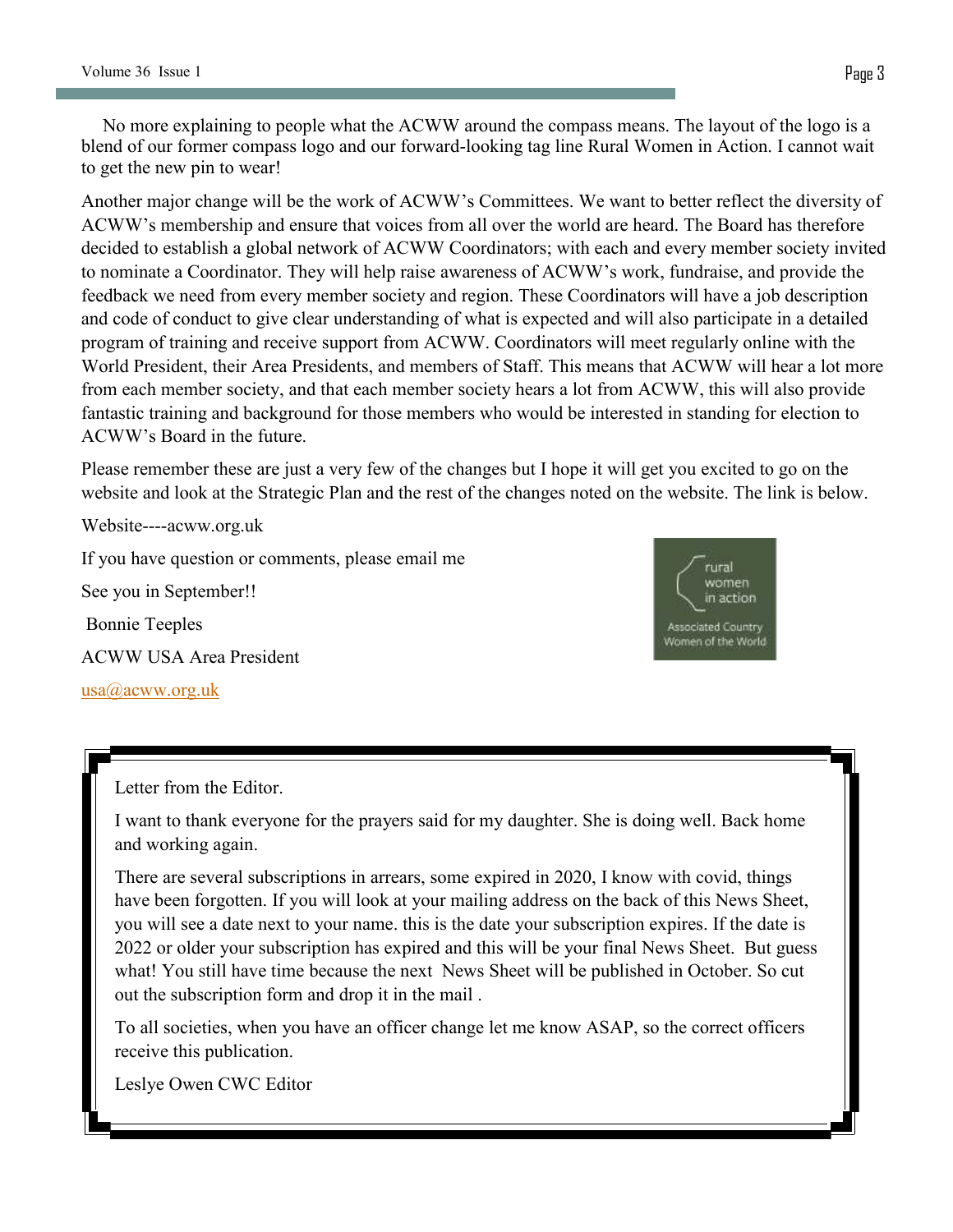

# **Ruth Buxton Sayre Scholarship**

Ruth Buxton Sayre was known as the "First Lady of the Farm" and inspired millions of rural women around the world to improve themselves and their communities with her practicality, humor, decency, and common sense. As a young farm mother, she began her life work in striving for better conditions for farm women and their families by organizing her neighbors for college extension classes. She earned high posts in state, national and international organizations and served as ACWW President from 1947-1953.

Country Women's Council USA, offers a Ruth B. Sayre Memorial Scholarship

each year to a woman who is a legal resident of the USA, who shows a financial need, and who has the ability to complete her education.

| Country Women's Council USA Ruth B. Sayre Scholarship Donation Form |  |
|---------------------------------------------------------------------|--|
|                                                                     |  |
|                                                                     |  |
|                                                                     |  |
|                                                                     |  |
|                                                                     |  |
|                                                                     |  |
|                                                                     |  |
|                                                                     |  |
|                                                                     |  |
|                                                                     |  |
| Send To: Debbie Wagstaff, CWC Treasurer                             |  |
| P.O. Box 94, Morrison OK 73061                                      |  |
| Phone: 580.336.8860                                                 |  |
| Email: motedebbie@gmail.com                                         |  |
|                                                                     |  |

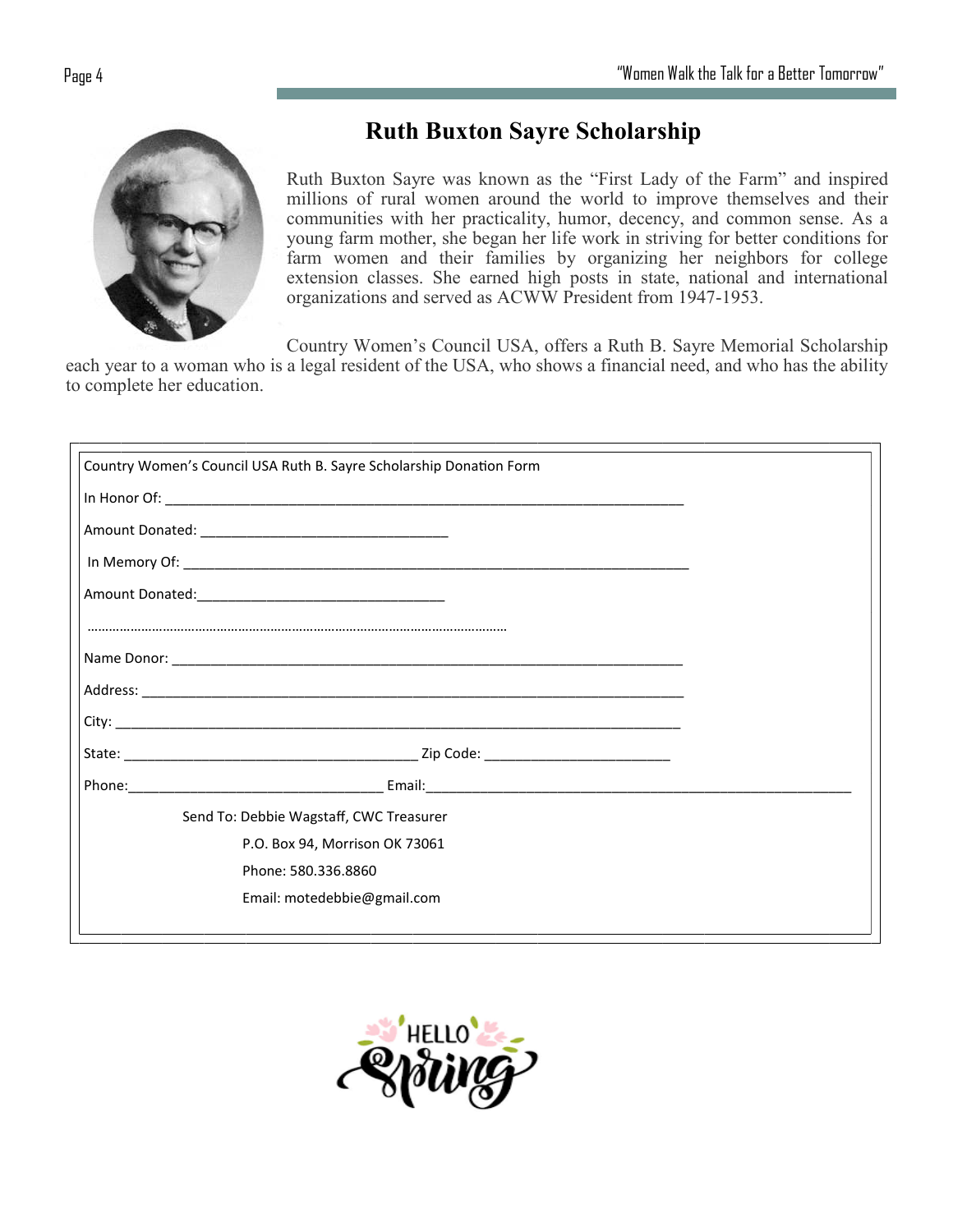### **CWC OFFICERS**

#### **CWC Chair**

Term expires 12/31/2023 Loy Walker 2077 KK Ave Marengo, IA 52301 Phone: 319.642.7787 loywalker1@gmail.com

#### **CWC Vice Chair**

Term expires 12/31/2024 Annette Lanham 4814 Wilderness Rd. Vernon FL. 32462 Phone: 850.535.4151 netandtim@hotmail.com

#### **CWC Secretary**

Term expires 12/31/2024 Karen Bell-Fox 5120 HWY. 212 Rison AR. 71665 Phone: 870.325.7238 karenbellfoxaehc@yahoo.com

#### **CWC Treasurer**

Term expires 12/31/2023 Debbie Mote P.O. Box 94 Morrison, OK 73061 Phone: 580.336.8860 motedebbie@gmail.com

### **NATIONAL SOCIETY PRESIDENTS**

#### **ACWW USA Area President**

Term expires 5/24/2023 Bonnie Teeples 4338 Arthur St. Klamath Falls, OR 97603 Phone: 541.891.2662 usa@acww.org.uk

**National Master Farm Homemakers Guild**  Term expires 12/31/2022 Jeanne Handy 15899 118th Avenue Ottumwa IA 52501 Phone: 641.777.5012 jvhandy@yahoo.com

#### **National Volunteer Outreach Network**

Term expires 12/31/2022 Stephanie Jerabek 4944 Rangeline Road Huntington, IN 46750 Phone: 260.344.0012 ssjerabek@gmail.com



### **NON-VOTING BOARD MEMBERS**

#### **CWC Editor**

Term expires 12/31/2023 Leslye Owen 13 Jo Ellen Drive Shawnee, OK 74804 Phone: 405.823.1066 leslyejowen@outlook.com

#### **Webmaster:**

Term expires 12/31/2025 Pamela Hanfland 105 Woodcock Trail West Columbia, SC 29169 Phone: 803.348.2820 phanfland@gmail.com

#### **ACWW Headquarters Associated Country Women of the World**

A04 Parkhall 40 Martell Road London SE21 8EN United Kingdom

Phone: 020.7799.3875 Fax: 020.7340.9950 E-mail: info@acww.org.uk Web: www.acww.org.uk

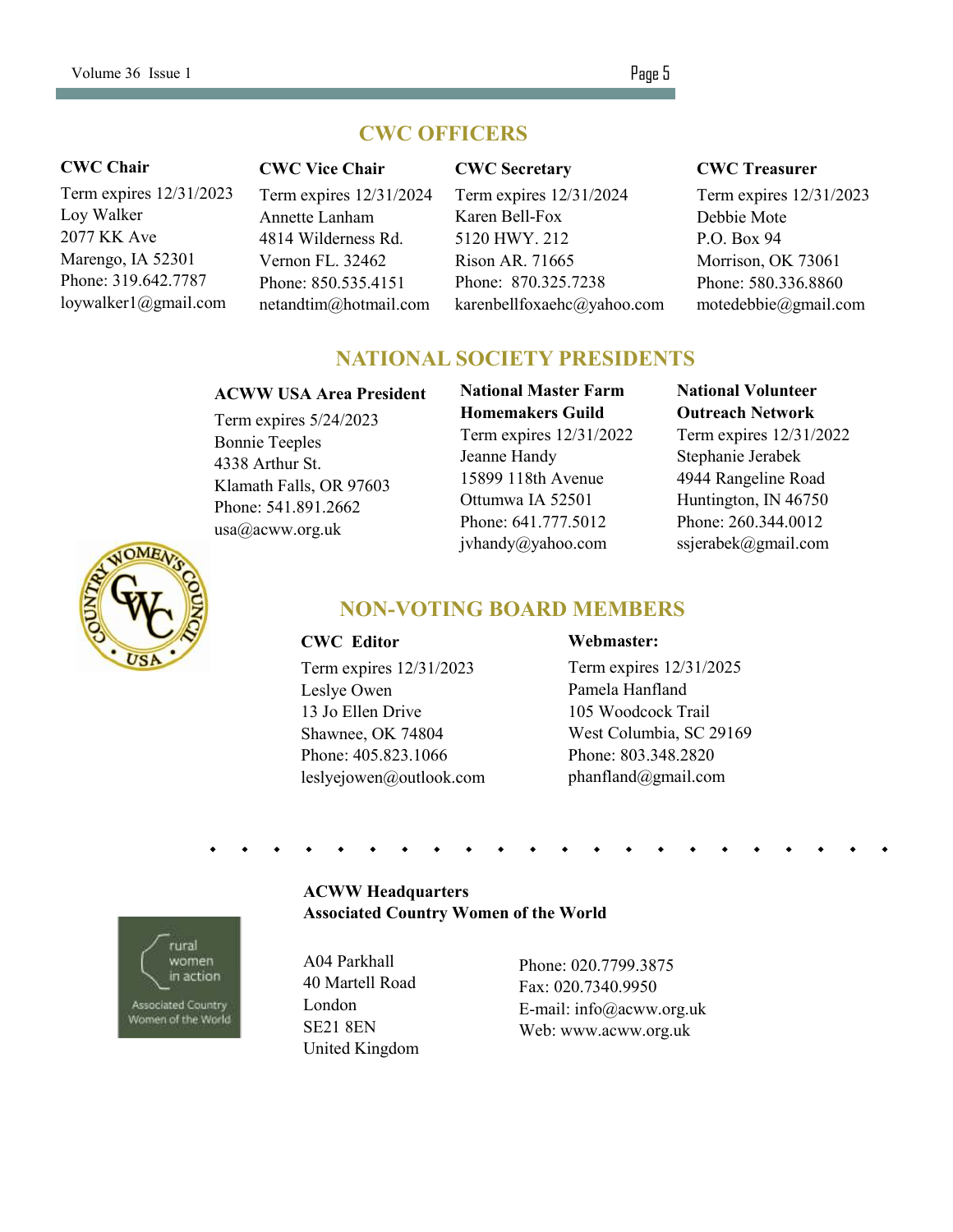# **Associated Country Women of the World Magdie de Kock**

Magdie de Kock lives in South Africa where she was born and raised by her devoted parents on a rural farm and enjoyed a carefree childhood. She is happily married to Johan, and they have recently celebrated their Golden Wedding Anniversary. Their three married children and their spouses, including four adorable grandchildren, bring joy and happiness to their Grandparents!

Magdie loves reading, writing, cooking, entertaining and enjoys the outdoors. She is a qualified Life Coach and received training in International Meeting Procedures and Meeting etiquette. She serves on the Boards of Trustees of various South African cultural organisations.

Magdie is a people's person, and she is passionate about her interest and involvement in voluntary work and serving her community and ACWW. Elected to the Board of ACWW first in 2013 as the Publication & Promotions then Communications & Marketing Committee Chairman, Magdie was elected World President of ACWW at the Melbourne Conference in 2019.

Magdie agrees with the words of Maya Angelou who said*: "I've learned that people will forget what you said, people will forget what you did, but people will never forget how you made them feel"*, and she strives to apply this wisdom to her life.

# **MEETING SPEAKERS**

# **Hope Found**

Megan Brown, Miranda Ballard, Audra King, and Mary Sellers were brought together by a shared passion to end human trafficking in Northeast Arkansas. They founded Hope Found of Northeast Arkansas to educate their community and coordinate services for victims and survivors of human trafficking.

 Since its founding, Hope Found has educated hundreds of students, parents, law enforcement, educators, social service professionals, and health care providers to recognize and prevent human trafficking in their sphere of influence. Hope Found board members and volunteers continue to provide education and resources for local, state, and federal law enforcement agencies.

 Hope Found is a 501c3 tax exempt organization with an eleven-member board of directors and five-member advisory board. Members work together in developing Hope Founds ongoing strategy for offering educational services in the community and increasing the resources it can provide to victims and survivors. The end goal is to establish a fully funded and operational safe house to serve survivors of human trafficking.



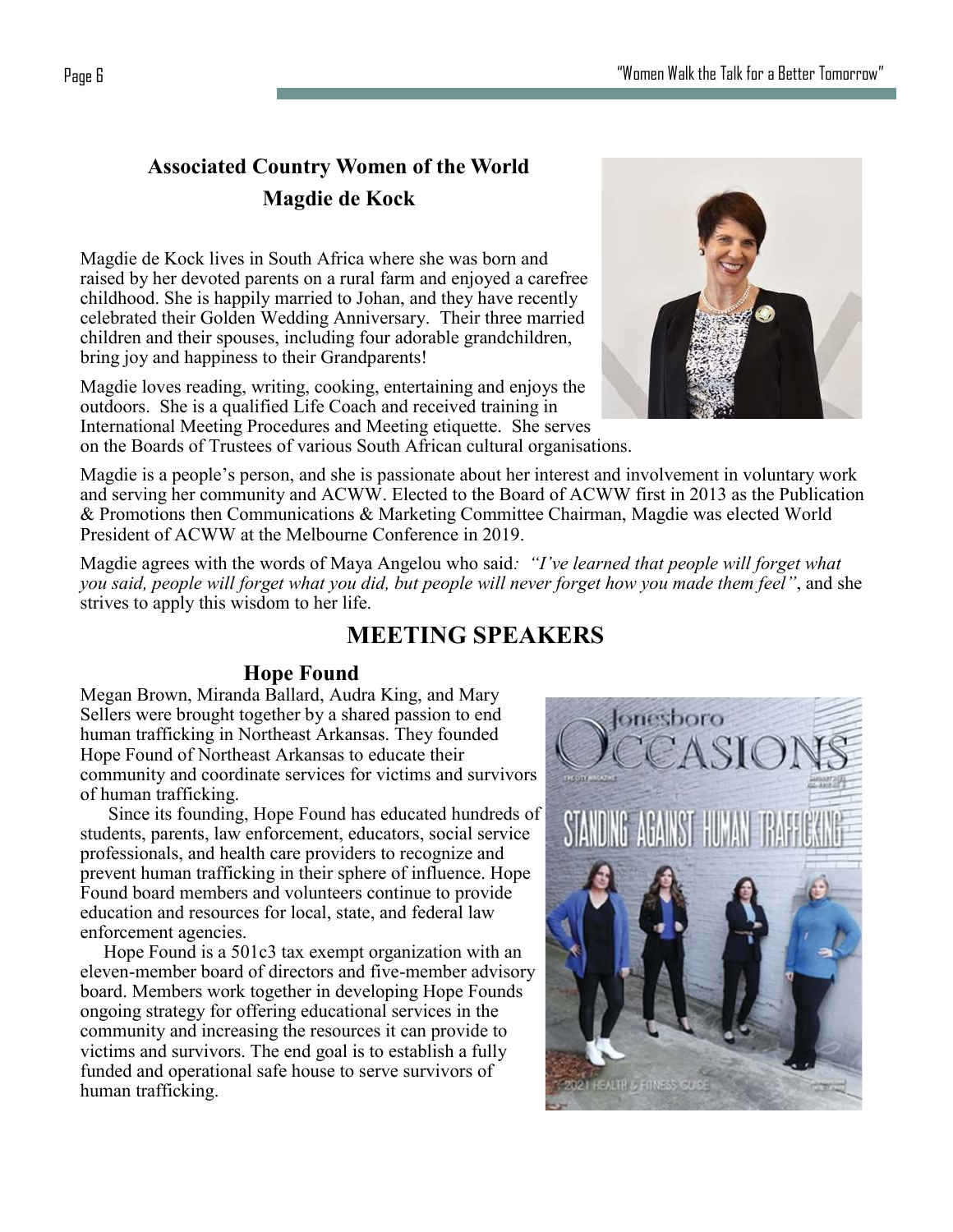# **CONFERENCE SPEAKERS CONT.**



### **Rusty Rumley**

Rusty Rumley graduated Oklahoma State University with a B.S. in AgriBusiness and earned his juris doctor from the University of Oklahoma. After law school, Rusty earned his LL.M in Agricultural Law at the University of Arkansas. He is licensed to practice law in the states of Oklahoma and Michigan. Rusty has published law review articles discussing the future application of special use valuation for inherited farmland, "right to farm" statutes, and the enforcement of animal cruelty statutes by

private organizations. He has also written on landowner liability, estate planning, leasing, wind leases, carbon leases, and other land use topics in his work at the Center. Further, Rusty presents around the country to producer, consumer, extension, industry and legal groups on an array of topics.

# **Wes Ward**

 Wes Ward is from the small town of Lake City in Northeast Arkansas and is a graduate of Riverside High School. He earned a Bachelor of Science degree in Agricultural Business with an emphasis in Agricultural Finance from Arkansas State University. Wes has also earned a law degree (JD), a Master of Laws degree (LLM) in Agricultural and Food Law, and a Master of Science degree in Agricultural Economics from the University of Arkansas.



Wes was appointed as the  $3<sup>rd</sup>$  Secretary of Agriculture for the State of Arkansas in March 2015 by Governor Asa Hutchinson.

The Arkansas Department of Agriculture includes the Forestry Commission,

Livestock and Poultry Commission, Natural Resources Commission, State Plant Board, Board of Registration for Foresters, Board of Registration for Professional Soil Classifiers, and the Veterinary Medical Examining Board.

The Arkansas Department of Agriculture is dedicated to the development and implementation of policies and programs for Arkansas agriculture and forestry to keep its Farmers and Ranchers competitive in national and international markets while ensuring safe food, fiber, and forest products for the citizens of the state and nation.

Wes served as the President of the Southern Association of State Departments of Agriculture from 2020- 2021 and currently serves as the Secretary-Treasurer of the National Association of State Departments of Agriculture. Wes also serves as a board member for the Arkansas Livestock Show Association (State Fair) and the Arkansas 4-H Foundation.

Wes has been serving in the United States Marine Corps for over 21 years and has completed deployments and training exercises in Afghanistan, Jordan, and Japan. He is currently serving in the Marine Corps Reserves.

Wes has also worked as a Field Coordinator for U.S. Congressman Rick Crawford and as an Adjunct Law Professor at the University of Arkansas School of Law.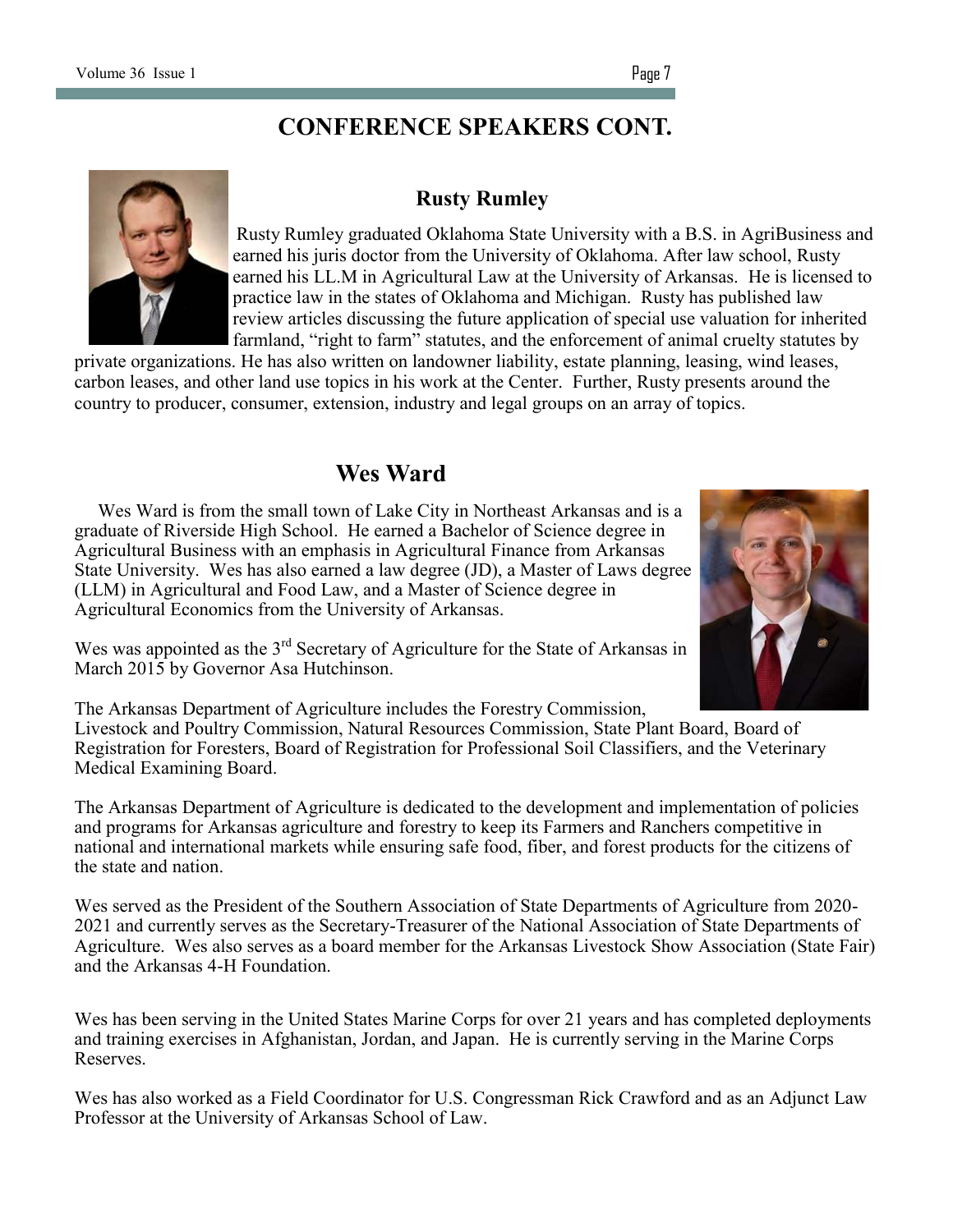# **CREATIVE SKILLS CLASSES**

Monday Sept. 19th

## **Creative Class #1 10 a.m. to Noon Painting with Panache**

Presented by: Jim Tindall

 A passion for painting and a love for the Arkansas landscape Jim is comfortable painting in most any media in a wide range of subject matter. Living by his faith in Jesus Christ, Jim finds peace and joy in the living of this life. He credits his Creator with all that is wonderful and beautiful in the universe and gives Him the glory in all things. Beauty is truly subjective to each person. Jim is struck by the abundance of the natural beauty one can find once they are willing to open their minds eye and look. He feels there is no greater part of the world to find it than right here in the "natural State. "I love this state, its people and its wealth of visual pleasures.





**Creative Class #2 1:30 p.m. to 3:30 p.m. Making wire wrapped necklace** Presented by: Karla Wadley

Karla Wadley is a handcraft artist and jewelry designer from Walnut Ridge, AR. She has been married to her husband, Craig, for 33 years, and is proud to be a homemaker, mother, and grandmother. Karla's creative talents led to her starting a small business, Cat's Claw Crafts, where she sells handmade jewelry online and at crafts shows and vendor markets across northeast Arkansas.

Karla will be teaching a beginners' jewelry-making class where participants will create a lovely wire-wrapped pendant using a natural stone and copper wire while learning basic wire-wrapping techniques.

# **TUESDAY NIGHT.S ENTERTAINMENT**

### **OZARK GRANNY CHICKS**

Pam Setser, Lillyanne McCool, Kay Thomas and Crystal McCool. These ladies showcase several different instruments including fiddle, mountain dulcimer, autoharp, banjo, guitar and spoons, and some great three-part harmonies. You will hear a variety of music including folk, bluegrass , gospel and maybe even a surprise or two!

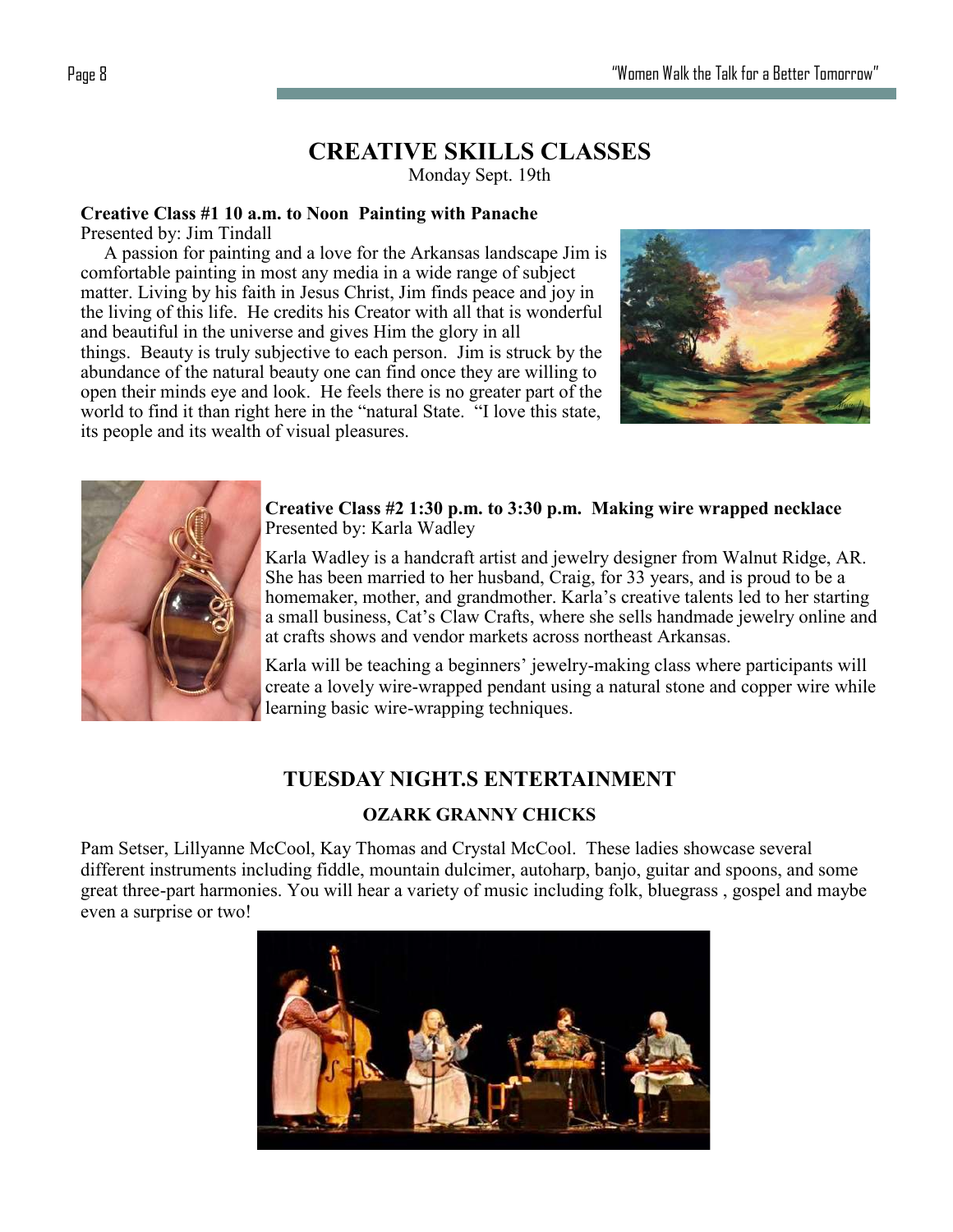# *MEETING TOURS*

## **MONDAY SEPT. 19TH TOURS:**

### **TOUR #1 HOT SPRINGS ARKANSAS**

#### **Fordyce Bath House and Bath House Row**

Bathhouse Row is not quite as old as the hills or the hot springs that supply the water, but most of the beautiful bathhouses still on the row date back to the early 1900s. Hot Springs National Park was actually the first bit of land set aside for recreation in the United States, pre-dating Yellowstone by almost exactly four decades, and you can learn all about that on stunning Bathhouse Row.



### **Mountain Water Valley**



Mountain Valley Spring Water has been naturally free-flowing inside our heartland for 1000s of years. Its sacred source is tucked deep in the pristine wilderness of the Ouachita's, where we've been bottling it in glass to preserve its award-winning, mineral-rich taste, and the planet, since 1871.

### **Gangster Museum of America**

Take yourself back to the

days of the 20's, 30's, and 40's when mineral water, gambling, bootlegging, and other extreme pleasures brought visitors from all over the world to Hot Springs, Arkansas. The Gangster Museum of America is an historic and entertaining account of how some of the most notorious criminals in America co-existed with the quaint population of this little valley town in the mountains of central Arkansas.





### **Bath House Row Winery** (Wine Tasting)

Come taste the finest native wines in Arkansas at both of our wineries!

We have all kind of grapes! Come try our tasty muscadine wines as well as our strawberry wine!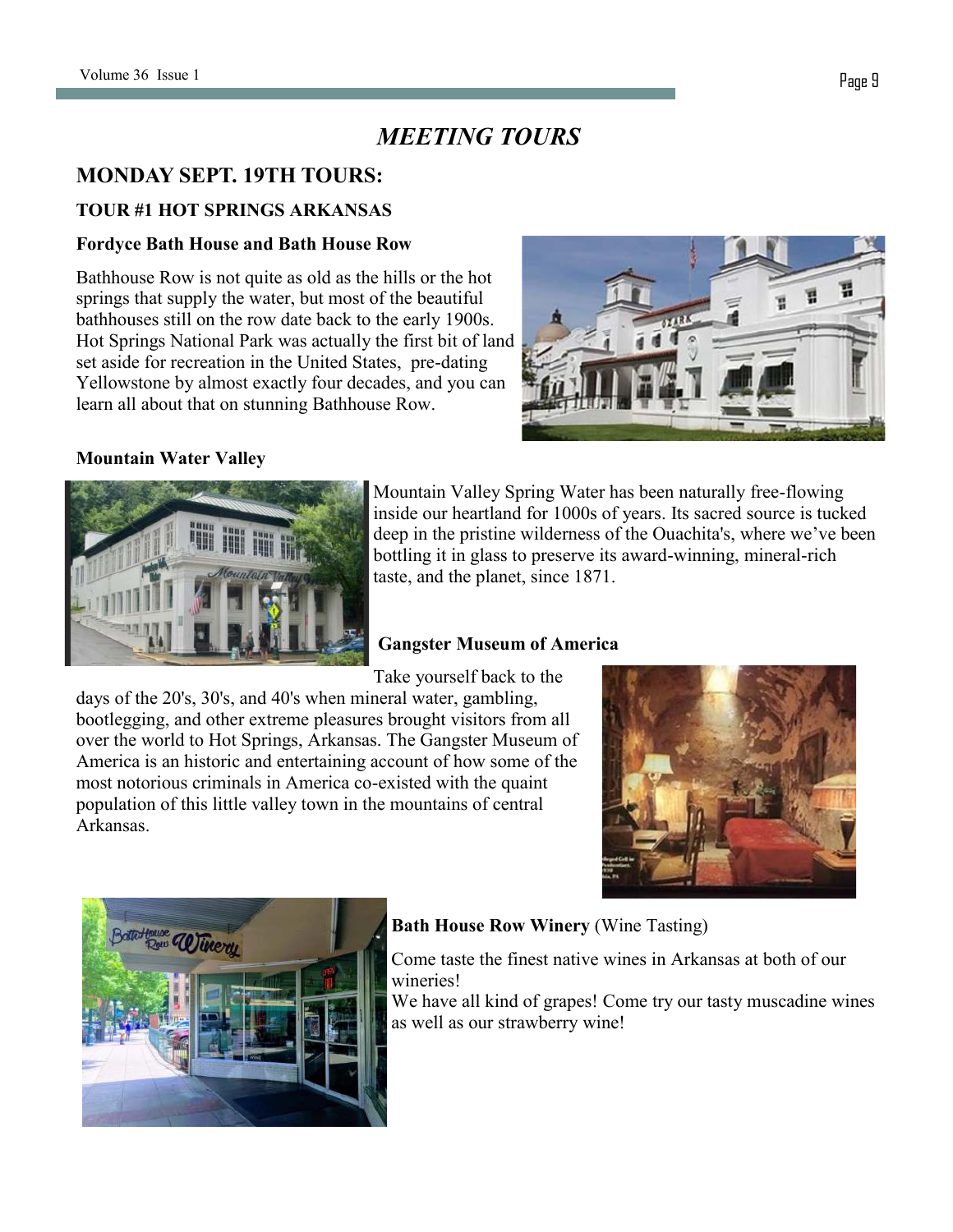

# **MONDAY TOUR #2**

### **LITTLE ROCK ARKANSAS**

The Clinton Presidential Library and Museum features exhibits, special events, and educational programs. The museum includes replicas of the Oval Office and the Cabinet Room. Permanent exhibits utilize documents, photographs, videos and interactive stations. A timeline and alcoves highlight domestic and foreign policy, as well as life in the White House.





One of only three purse museums in the world, **ESSE Purse Museum & Store** is the culmination of owner Anita Davis' dream of exploring concepts of art, history, and the feminine. The name ESSE comes from the Latin infinitive for "to be," which embodies what visitors will find in the museum: that a purse is not just a utilitarian bag in which a woman carries her necessities, but an extension of her personal space, her essence, and of the things that make her "her." Visitors will discover that the choice of purse tells much about the woman and her evolving position in the public sphere.

Bring an extra suit case for all the items you will be bringing home, because you will also be treated to South of Main Shopping. Now who won't enjoy this (well maybe the hubbies). I am sure there are shady places to rest.

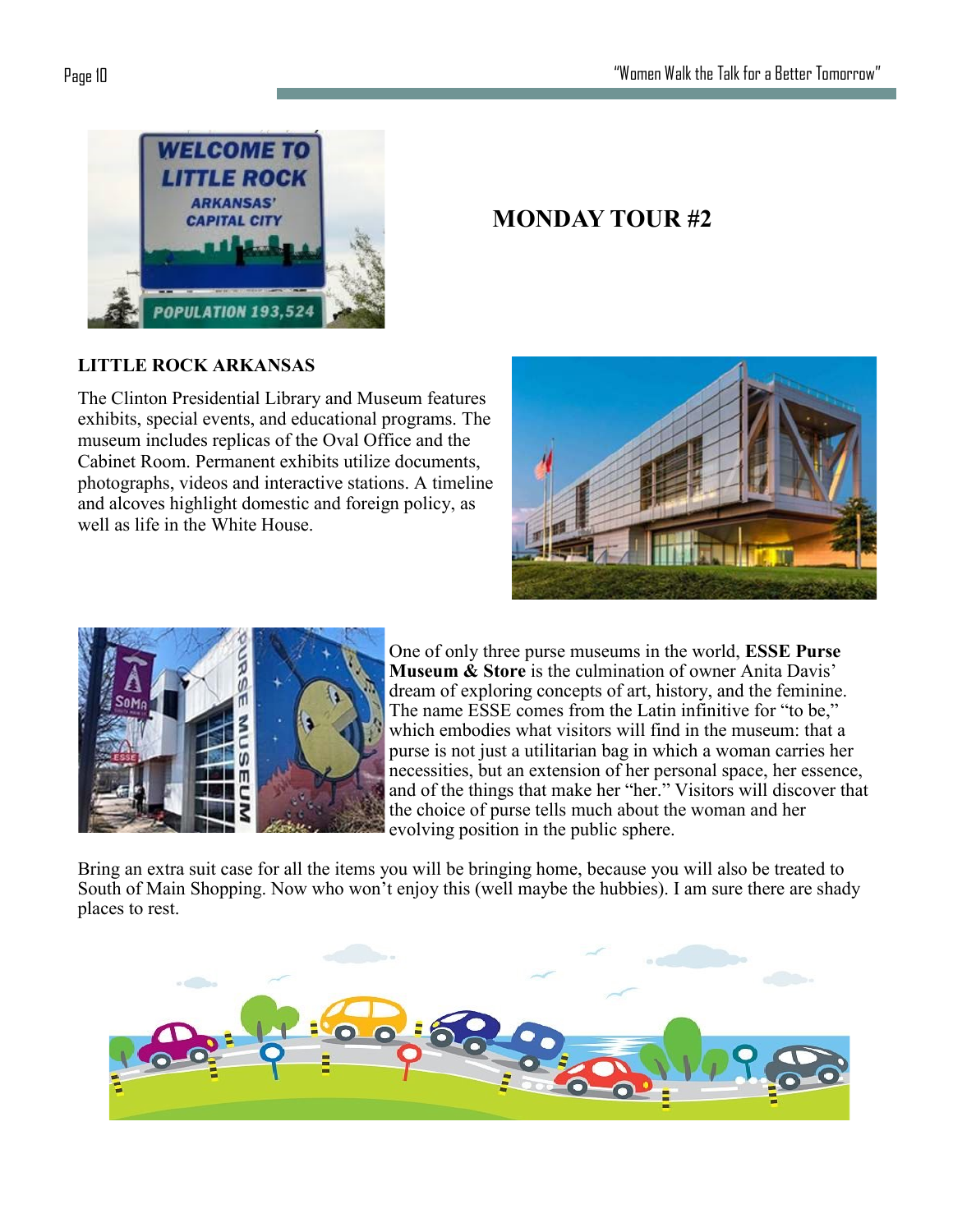# **TUESDAY SEPT. 2OTH TOUR LITTLE ROCK ARKANSAS**



**Historic Arkansas Museum** is home to an historic city block including the oldest building in Little Rock, an 1850s Farmstead, galleries of Arkansas Made art and history ranging from indigenous Arkansans to contemporary artists and artisans.

The museum was created as part of the Arkansas Territorial Capitol Restoration Commission, by Act 388 of the 1939 Arkansas General Assembly.

The Museum opened on July 19, 1941.

**The Old State House, formerly called the Arkansas State House, is a control of the Arkansas State House, is a control of the Arkansas State House, is a control of the Arkansas State House, is a control of the Arkansas Sta** the oldest surviving state capitol building west of the Mississippi River. It was the site of the secession convention, as well as the fourth constitutional convention when delegates agreed to ensure voting rights for freedmen and establish public education.

As the Old State House inches closer to being 200 years old, we recall the many uses for this historic facility: the first capitol building for Arkansas, the Arkansas War Memorial, home of the Arkansas State Police, medical school, and now, of course, museum. The Old State House continues to play a vital role in preserving, sharing, and celebrating the history of Arkansas and its people.





**The MacArthur Museum of Arkansas Military History** was created to interpret our state's military heritage from its territorial period to the present.

Located in the historic Tower Building of the Little Rock Arsenal --the birthplace of General Douglas MacArthur--the museum preserves the contributions of Arkansas men and women who served in the armed forces.

Exhibits feature artifacts, photographs, weapons, documents, uniforms and other military items that vividly portray Arkansas's military history at home and abroad.

# **Rock Town Distillery (Whiskey tasting)**

located in downtown Little Rock, is the first legal distillery of any kind in Arkansas since prohibition. We are an artisan craft distillery that uses grains from Arkansas to distill award winning spirits. Rock Town is a true grain-toglass distillery. Our spirits are carefully distilled from corn, wheat and rye that are grown within 125 miles of the distillery. Our passion is our spirit and our dedication is to our craft.

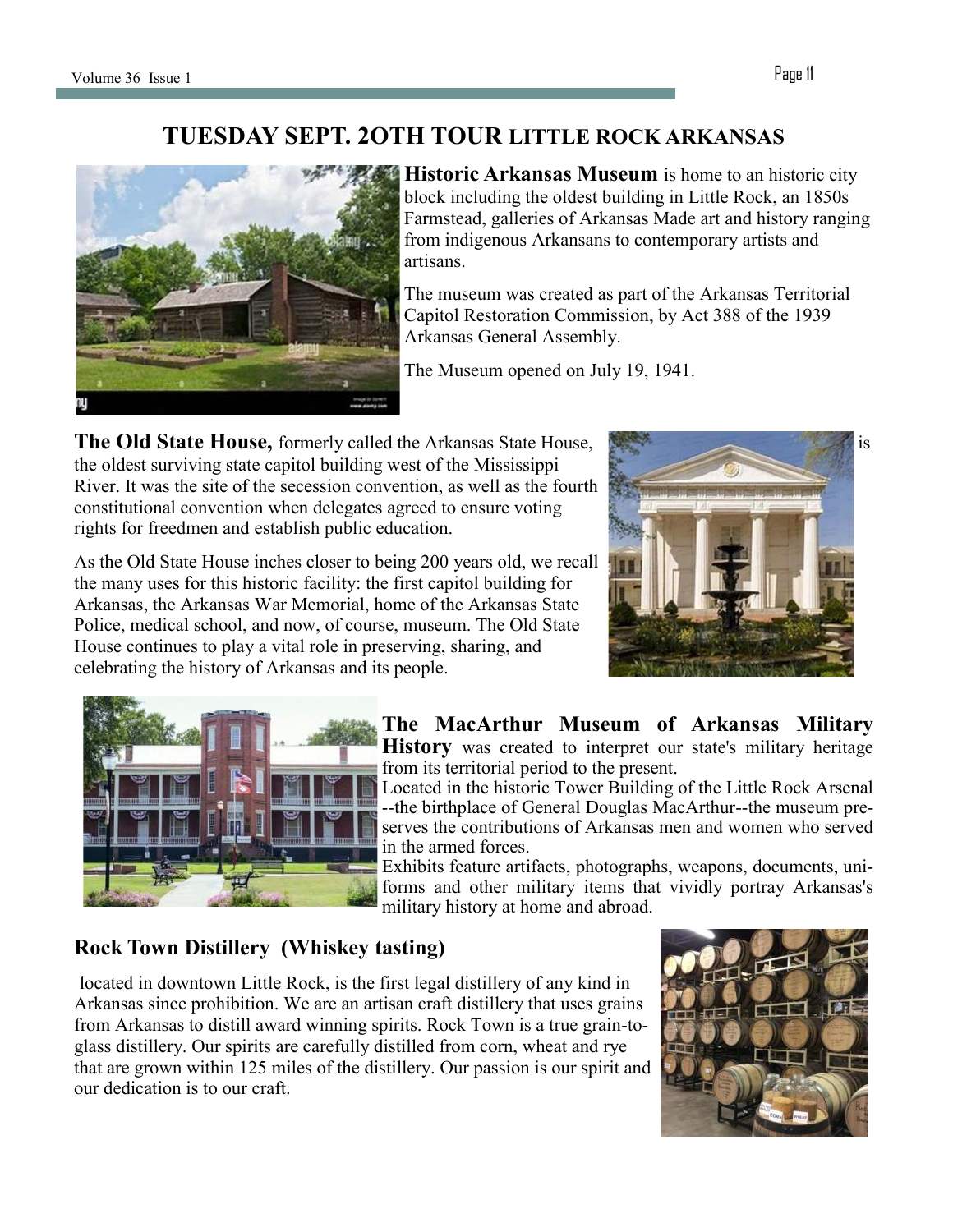# **WEDNESDAY SEPT. 21ST TOUR SCOTT & KEO ARKANSAS**



Located in Scott, **Plantation Agriculture Museum**  preserves Arkansas's farming history. Housed in a series of buildings is the main museum originally built as a general store in 1912, the Dortch Gin Exhibit containing a 1916 cotton gin, Seed Warehouse #5 which is listed on the National Register of Historic Places, and a Historic Tractor Exhibit completed in 2018. Live demonstrations include water pumping and cotton ginning. At the Plantation Agriculture Museum, kids and adults alike can explore where and how crops were grown and harvested in Arkansas from the time of statehood in 1836 through World War II. It's a highly interactive park where kids and adults alike can explore where and how crops are grown, harvested, and processed into foods we eat and products we use.

## **Toltec Mounds Archeological State Park**

Also known as Knapp Mounds, Toltec Mounds Site or Toltec Mounds, is an archaeological site from the Late Woodland period in Arkansas that protects an 18-mound complex with the tallest surviving prehistoric mounds in Arkansas. The site is on the banks of Mound Lake, an oxbow lake of the Arkansas River. It was occupied by its original inhabitants from 600 to 1050 CE. The site is designated as a National Historic Landmark.





# **Diamond Bear Brewery**

Beer produced in the traditional methods of European brewers, using only two-row malted barley, hops, yeast and Arkansas water. Being brewed locally means the beer is fresh while still capturing some of the world's most famous styles of beer without the use of adjuncts or preservatives. Diamond Bear features an on-site restaurant, the [Arkansas Ale House,](https://www.arkansas.com/attractions/detail/arkansas-ale-house/97860) serving European pub fare with a Southern twist.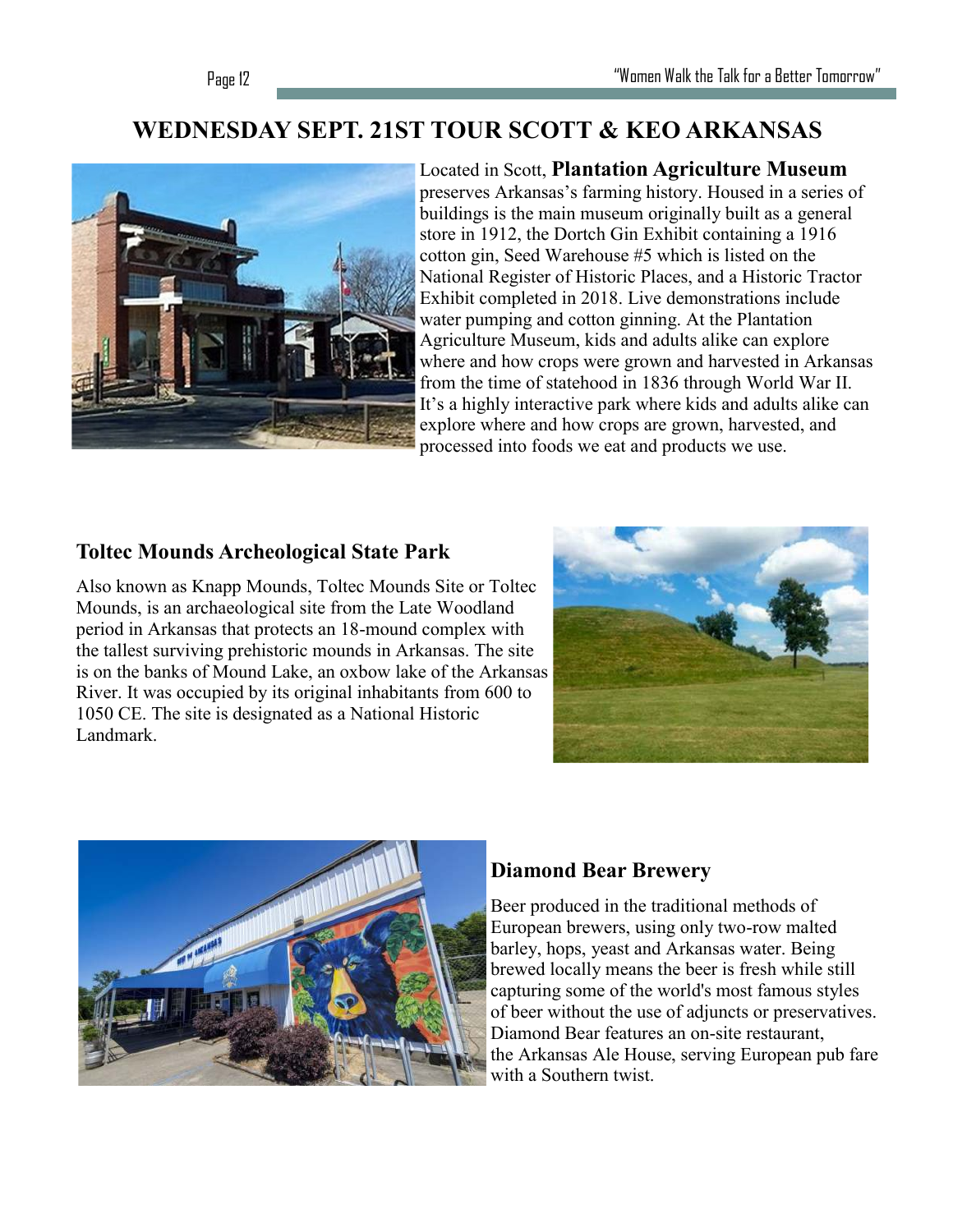

**2022 CWC USA and ACWW USA Area Conference Schedule**

**Sunday, September 18, 2022**

10 AM CWC Board meeting

### **Monday, September 19, 2022**

6:30 to 9:30 AM Breakfast Registration 8 AM to 10 AM Registration Bring silent auction gifts 8 AM Tour 1 meet in lobby 9 AM Tour 2 meet in lobby 10 AM Lunch on your own 10 AM to Noon Painting with Panache 1:30 PM to 3:30 PM Wire Wrapped Jewelry 6:30 PM Reception to include fun/game night (casual dress)

### **Tuesday, September 20, 2022**

6:30 AM to 9:30 AM Breakfast 7 AM to 8 AM Women Walk for the World led by Dr. Laura Hendrix Meet in lobby (dress casual, comfortable shoes) 8 AM Silent Auction opens 9 AM Opening Session 79<sup>th</sup> CWC USA and ACWW Area Meeting Opening Ceremony 9 AM to 12 Noon CWC USA Business Meeting 10 AM Tour attendees meet in Lobby 12:15 PM to 1:30 PM lunch Rusty Rumley, Speaker 1:45 PM to 2:45 PM Gender Equality/Invisible Women 3:00 PM to 4:00 PM Chair Yoga or Speak for Yourself 4:00 PM to 4:30 PM Society meetings 6:30 PM to 8:30 PM Dinner with speaker and entertainment

### **Wednesday, September 21, 2022**

6:30 AM to 9:30 AM Breakfast 9 AM ACWW Area General Meeting 10 AM Tour attendees meet in Lobby 12:15 PM to 1:30 PM lunch Wes Ward, Century Farm, Women in Agriculture 2 PM to 4 PM Human Trafficking with Hope Found 4:30 Silent Auction Closes 5 PM Pick up silent auction items 6:30 PM until 8:30 closing banquet and entertainment

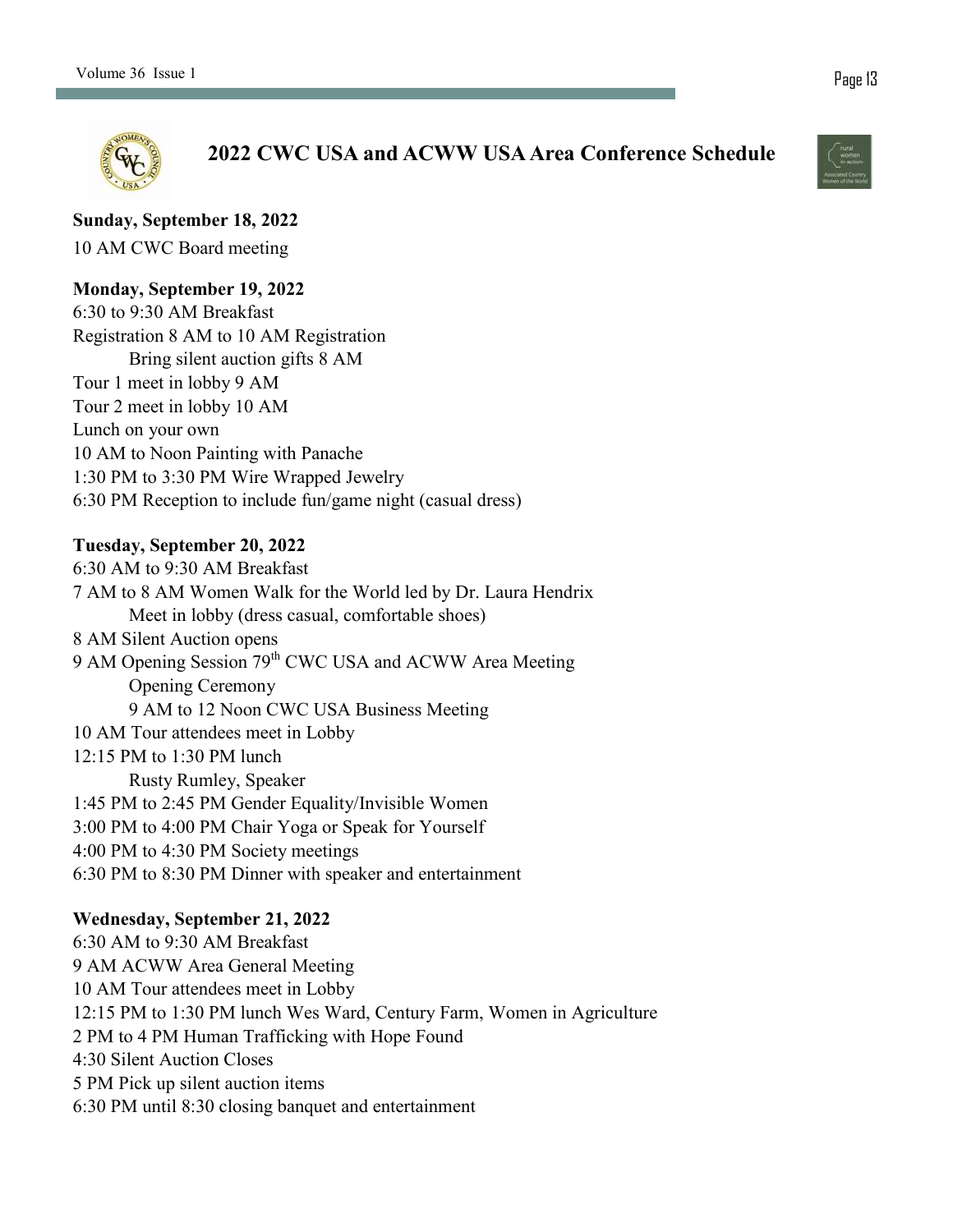# **Special Guest Speakers Angela McAlister & Theresa Heitman "The Invisible Woman"**

From trip chaining to crop production and refugee safety, data drives decisions impacting women every day. Yet often data fails to account for gender or-care-giving activity and biases decisions on a default group – men. This data bias impacts our health, how our time is valued, what we feed our children, and more. Many times women are simply not seen!

Join us for a lively investigation into the work of Caroline Criado Perez, author of Invisible Women, Data Bias in a World Designed for Men.

As a Director Digital Products for CVS Health, Angela relies on data insights to deliver engaging digital experiences to customers. Her background includes working with teams around the world to build and deliver products consumers want to use. Inquisitive by nature, Angela enjoys sharing ideas with others to help us engage with our world broadly and for impact. Angela holds a BS in Economics from Iowa State University and a High Tech MBA from Northeastern University.

Theresa is an operational excellence consultant with more than 35 years of experience designing and improving systems and processes across multiple industries and disciplines. She currently consults internationally for CGIAR/CIMMYT's Excellence in Breeding initiative to improve crops in developing countries. Her belief that experiential learning promotes retention, sustains improvement, and is vital to successful change management, motivated her to found Experiential Excellence LLC in 2017 to teach, coach and mentor continuous improvement learners and teams to improve quality through creative and innovative problem solving. Theresa holds a BS in Agricultural Business and International Agriculture from Iowa State University.

Angela and Theresa are sisters who grew up on a large grain and hog farm in Iowa. Over time their careers have taken them across the world and back to their agriculture roots. Their ability to connect people, places and events in agriculture as well as business brings a unique perspective to this conversation on what the data doesn't say.

# **WEDNESDAY GALA ENTERTAINMENT CHARLES GRAHAM**

Graham's ministry in song has taken him all over the United States as well as overseas. He has ministered in several countries including England, Scotland, Wales, Norway, Germany, France, Canada, Israel, Africa and South America. Graham has ministered at the Governor's Mansion in Atlanta, GA and for various Mayor's Prayer Breakfasts in other parts of the country. Graham was born and raised in southeast Arkansas, number five of thirteen brothers and sisters. He attended Southwest Baptist University and Central Missouri State University before graduating in 1984 from the Rhema Bible Training Center in Broken Arrow, Oklahoma. Graham has recorded six gospel albums, including his most recent release, "You Amaze Me." Graham's music includes contemporary tunes along with favorite standards. Young and old alike will enjoy the variety of songs and style. His concerts are lively, fun and heartwarming.



**Charles Graham Ministries**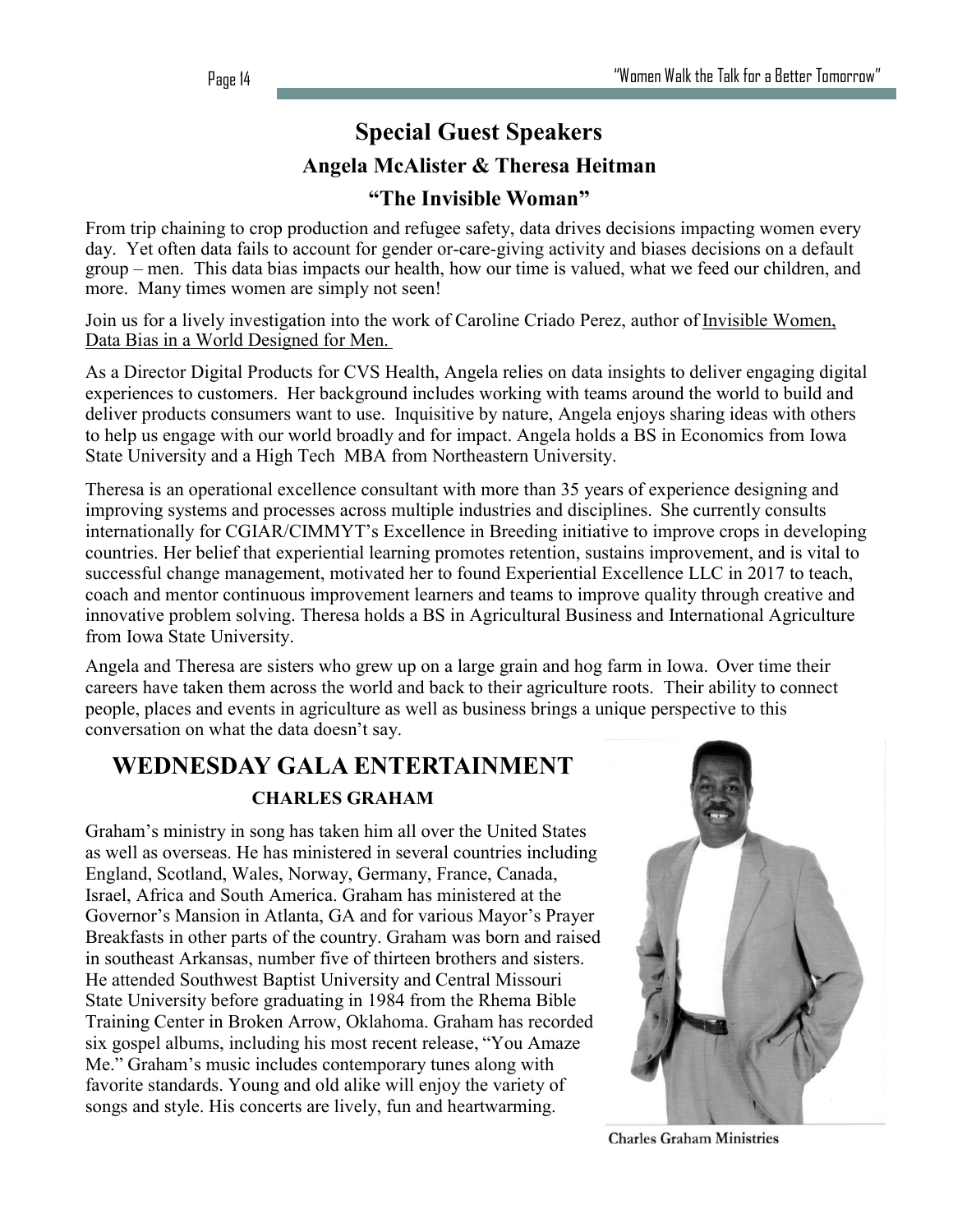|--|

| <b>NEW OR RENEW - CWC News Sheet</b>                                                                                                                                                                                                                                                                                                                                                                            |      |  |  |
|-----------------------------------------------------------------------------------------------------------------------------------------------------------------------------------------------------------------------------------------------------------------------------------------------------------------------------------------------------------------------------------------------------------------|------|--|--|
| Subscription Form $\sim$ 3 years for \$27.00 Choose                                                                                                                                                                                                                                                                                                                                                             |      |  |  |
| CWC News Sheet subscription service is for members of Master Farm Homemakers Guild, National Volunteer<br>Outreach Network, ACWW-CWC Affiliated Societies, and/or anyone not already receiving a mailed copy of the<br>CWC News Sheet as an ACWW Life Member or through their national/state officer position. If you would like to<br>receive the newssheet, please fill out this sheet and mail to the editor |      |  |  |
| Member of: (check all that apply) _____ MFHG _____ NVON _____ Affiliated _____ other                                                                                                                                                                                                                                                                                                                            |      |  |  |
|                                                                                                                                                                                                                                                                                                                                                                                                                 |      |  |  |
|                                                                                                                                                                                                                                                                                                                                                                                                                 |      |  |  |
|                                                                                                                                                                                                                                                                                                                                                                                                                 |      |  |  |
| Phone (to clarify address): experience and the control of the control of the control of the control of the control of the control of the control of the control of the control of the control of the control of the control of                                                                                                                                                                                  |      |  |  |
|                                                                                                                                                                                                                                                                                                                                                                                                                 |      |  |  |
| Make check or money order payable to CWC Send to: Country Women's Council USA<br>** Your name/address will NOT be sold or given to anyone for other than CWC related business.<br>Mail to: Leslye Owen, Editor: Country Women's Council USA<br>13 Jo Ellen Dr. Shawnee OK 70804                                                                                                                                 |      |  |  |
| E-mail: leslyejowen@outlook.com                                                                                                                                                                                                                                                                                                                                                                                 | 2022 |  |  |
| <b>ACWW INDIVIDUAL SUBSCRIPTION FEES</b><br>Renewal can be naid $P = \frac{11}{1}$ $I = \frac{1}{1}$                                                                                                                                                                                                                                                                                                            |      |  |  |

Category 5 Individual membership £27 annual renewal

newal can be paid online by visiting : https://www.acww.org.uk [F](acww.org.uk)ollow the membership link

Payable January 1st or membership will lapse if not paid by March 31st.

At the beginning of a new school year, a class teacher stands up in front of her students holding a \$100 bill. She tells them, "Put your hands up if you want this money".

Every hand in the room goes up, to which the teacher says, "I am going to give this money to someone here, but first, let me do this…"

She takes the bill and crumples it up in her hands, before asking, "Who still wants it?" The hands stay up. The teacher then drops the bill on the floor, stomps and grinds it into the ground, and picks it back up. "How about now?" she asks again. The hands stay up.

"Class, I hope you see the lesson here. It didn't matter what I did to this money, you still wanted it because its value stayed the same. Even with its creases and dirtiness, it's still worth \$100."

She continues, "It's the same with us. There will be similar times in your life when you're dropped, bruised, and muddied. Yet no matter what happens, you *never* lose your value.

CHECK YOUR CWC RENEWAL DATE ON THE MAILING LABEL